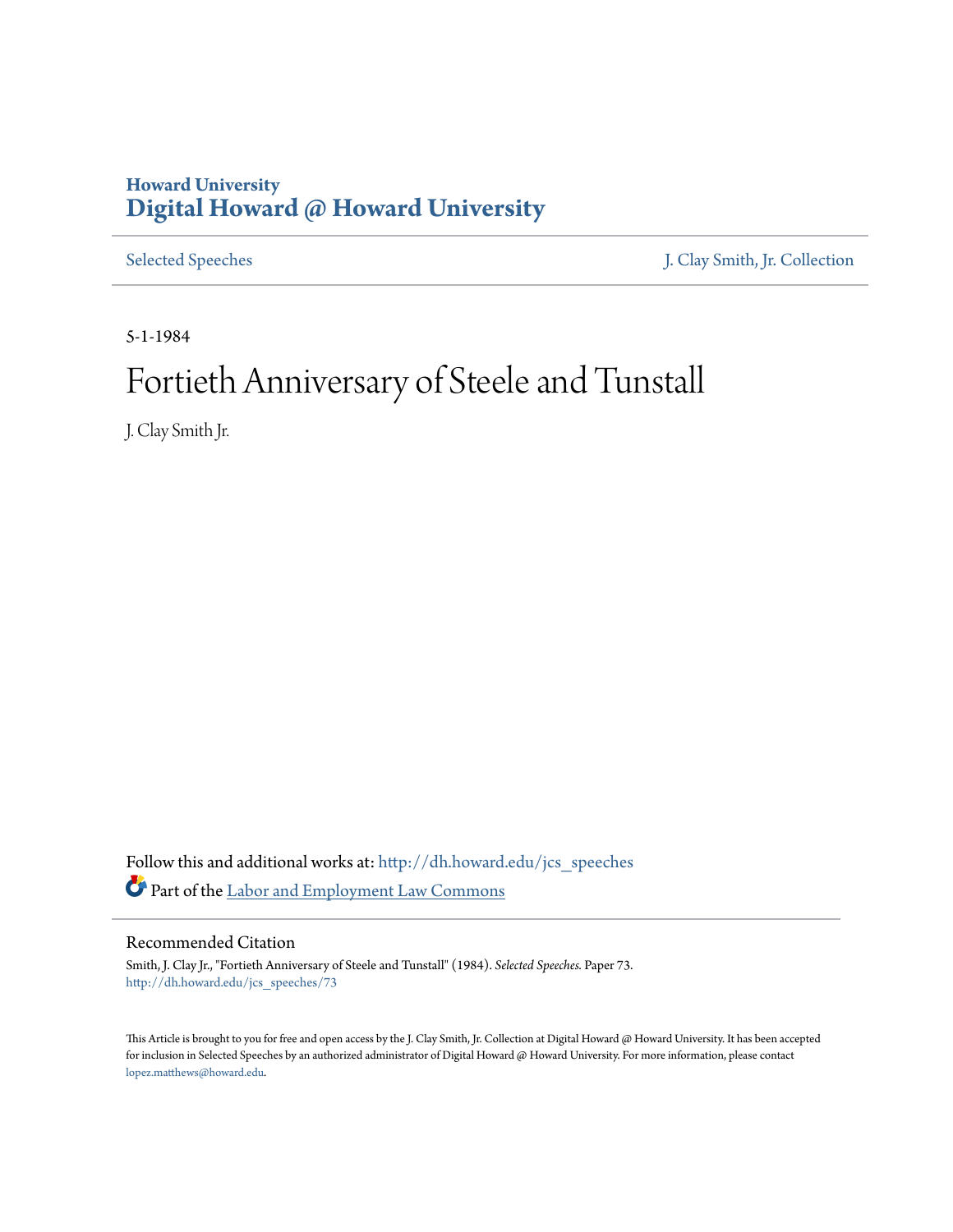## FORTIETH ANNIVERSARY OF STEELE AND TUNSTALL

 $\frac{1}{\sqrt{2}}$ 

J. Clay Smith, Jr. Professor of Law Howard University School of Law

I

The Black worker is making economic progress in America. This is so, by and large because of the freedom of the Black worker to join, participate and be fairly represented by labor unions. The right to participate and to be fairly represented by unions is a concept, which during 1984, celebrates its fortieth anniversary.

Forty years ago, the United States Supreme Court decided Steele v. Louisville & Nashville R. Co., 323 U.S. 192 (1944) and Tunstall v. Brotherhood' of' Locomotive Firemen and Enginemen, 323 u.s. 210 (1944). These cases established that a union designated as bargaining representative, under provisions of the Railway Labor Act similar to those in the NLRA, was under an implied duty to represent in good faith and without hostile discrimination a non-union Black minority within the craft. These cases were brought and successfully pursued by Charles Hamilton Houston and Arthur Davis Shores. Steele and Tunstall and their progeny may well be the most important cases enlarging economic liberty of Blacks in America. In Steele, the court stated, "The Constitution voices its disapproval whenever economic discrimination is applied under authority of law against any race, creed or color. A sound 'democracy cannot allow'such discrimination to go unchallenged. Racism is far too virulent today to permit the slightest refusal, in the light of a Constitution that abhors